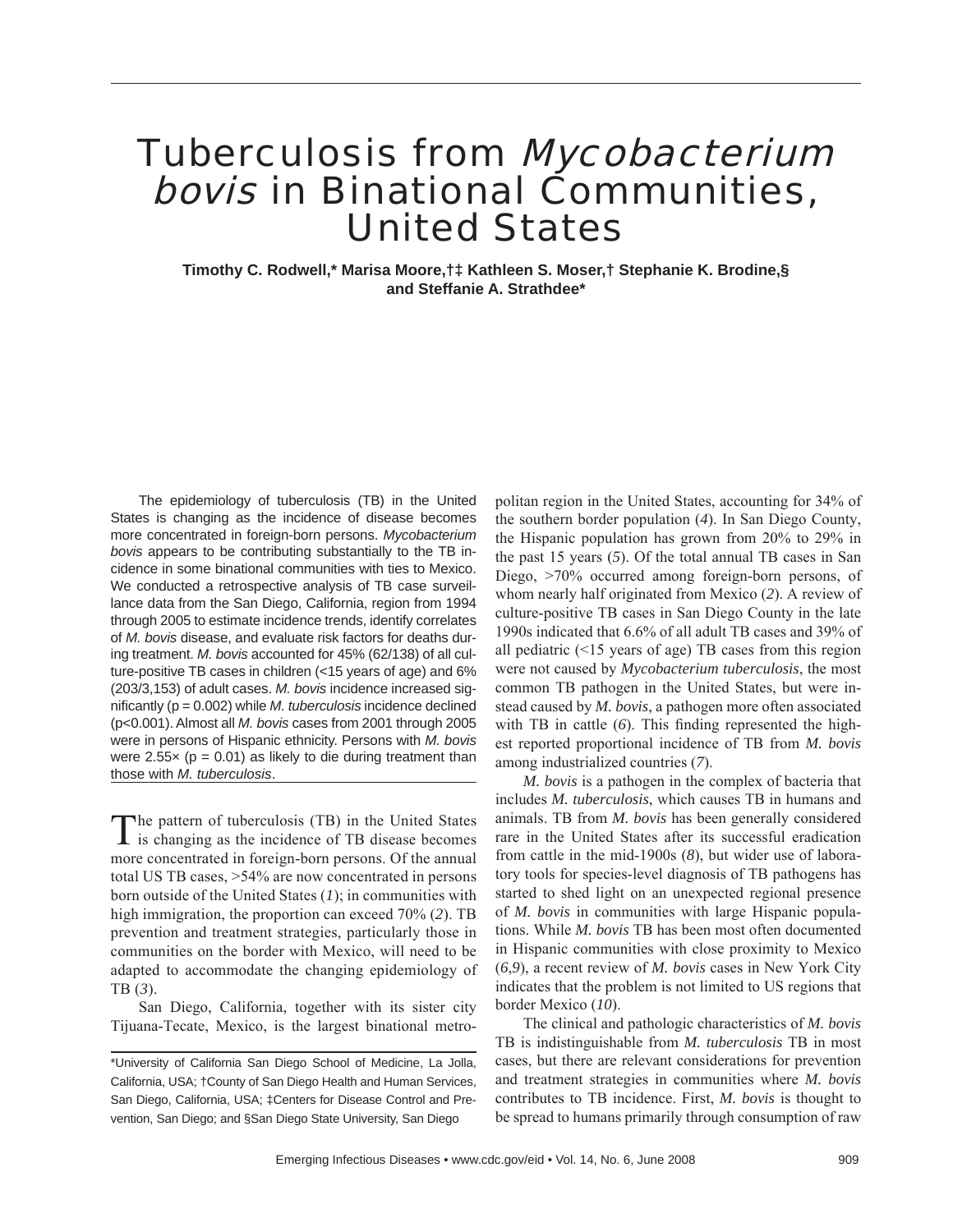dairy products and inhalation of infectious droplets from cattle (*11*,*12*), with only minimal human-to-human transmission (*13*). Second, *M. bovis* is almost universally resistant to the key antituberculous drug pyrazinamide (PZA), which necessitates a 9-month treatment duration instead of the standard 6-month, short-course therapy, which is possible with PZA in the treatment regime. Third, higher mortality rates during treatment may be associated with *M. bovis* (*14*).

Multidrug-resistant (MDR) strains of *M. bovis* (*15*– *17*), the high proportional incidence of *M. bovis* (*9*,*18*) in pediatric TB cases, and frequent HIV co-infection (*19*) are important additional considerations in developing effective treatment and prevention strategies for *M. bovis*. To document the trends and the effect of *M. bovis* on TB epidemiology, we examined TB case surveillance data from 1994 through 2005 in San Diego County and identified risk factors related to *M. bovis* disease and deaths during treatment in the last 5 years.

# **Methods**

# **Data Sources**

This study used routine TB surveillance data from 1994 through 2005. The study protocol was approved by the Institutional Review Boards of San Diego State University and the University of California, San Diego. Demographic and clinical data were obtained from the Tuberculosis Information Management System (TIMS) database maintained by the San Diego County TB Control Program. Since the early 1990s, a TB isolate has been submitted to the county public health laboratory for every reported TB case. All TB isolates from patient specimens were initially identified as *M. tuberculosis* complex on the basis of the AccuProbe hybridization protection assay (GenProbe, San Diego, CA, USA). Specimens were further identified as either *M. bovis* or *M. tuberculosis* on the basis of culture morphologic findings, the results of the niacin strip test, the nitrate reduction test, and the specimens' susceptibility to PZA (*20*). Furthermore, all isolates identified as *M. bovis* from 2004 and 2005 were confirmed to have spoligotypes consistent with *M. bovis* (*21*). Population data for San Diego County were obtained from San Diego Association of Governments' estimates based on census and calculated data.

## **Study Design**

We conducted a retrospective trend analysis of all culture-positive TB cases in the San Diego County TIMS database from 1994 through 2005 that were confirmed as either *M. bovis* or *M. tuberculosis*. We also conducted a detailed retrospective analysis of demographic and clinical variables associated with *M. bovis* case-patients and deaths during treatment from 2001 through 2005.

Demographic variables from the TIMS database used in the correlates and mortality analyses included sex, age, ethnicity, and country of birth. Clinical variables included: previous history of TB disease, presence or absence of pulmonary disease, presence or absence of multisite disease, presence or absence of acid-fast bacilli (AFB) in sputum smear, presence or absence of pulmonary lesions by chest radiograph, presence or absence of MDR TB, and HIV status.

## **Analysis**

#### **Trends**

Trends in TB incidence were evaluated by using Poisson regression with time in years as the predictor variable, case number as the dependent variable, and population size as an additional exposure variable. Trend lines for *M. bovis* and *M. tuberculosis* were based on incidence predicted by Poisson regression fitted to the data. Trends in proportional incidence of *M. bovis* cases (relative to all TB cases) were assessed with a  $\chi^2$  test for trend.

#### **Correlates of** *M. bovis* **Disease**

Demographic and clinical variables shown previously to be associated with TB diagnoses (*6*) were compared between *M. bovis* and *M. tuberculosis*. Variables significant at the 5% level by  $\chi^2$  test in univariate analyses were entered into a multiple logistic regression model. The final model was derived by using the likelihood ratio method (*22*).

#### **Analysis of Mortality Rates during Treatment**

All deaths that occurred from the time that a TB case was reported until treatment was completed were documented with death certificates and recorded in TB case files. For the purposes of this study, causes of death in *M*. *bovis* and *M. tuberculosis* case files were transcribed from death certificates or California state death records and collated into 7 major causes of death based on the most common causes.

We investigated the apparently higher mortality rates during treatment among *M. bovis* cases relative to *M. tuberculosis* cases (*14*) by using a multiple logistic regression analysis with *M. bovis* as the exposure variable; death before treatment was completed as the outcome variable; and demographic and clinical variables as potential covariates. Univariate differences between causes of death in *M. bovis* and *M. tuberculosis* cases were analyzed with the Fisher exact test.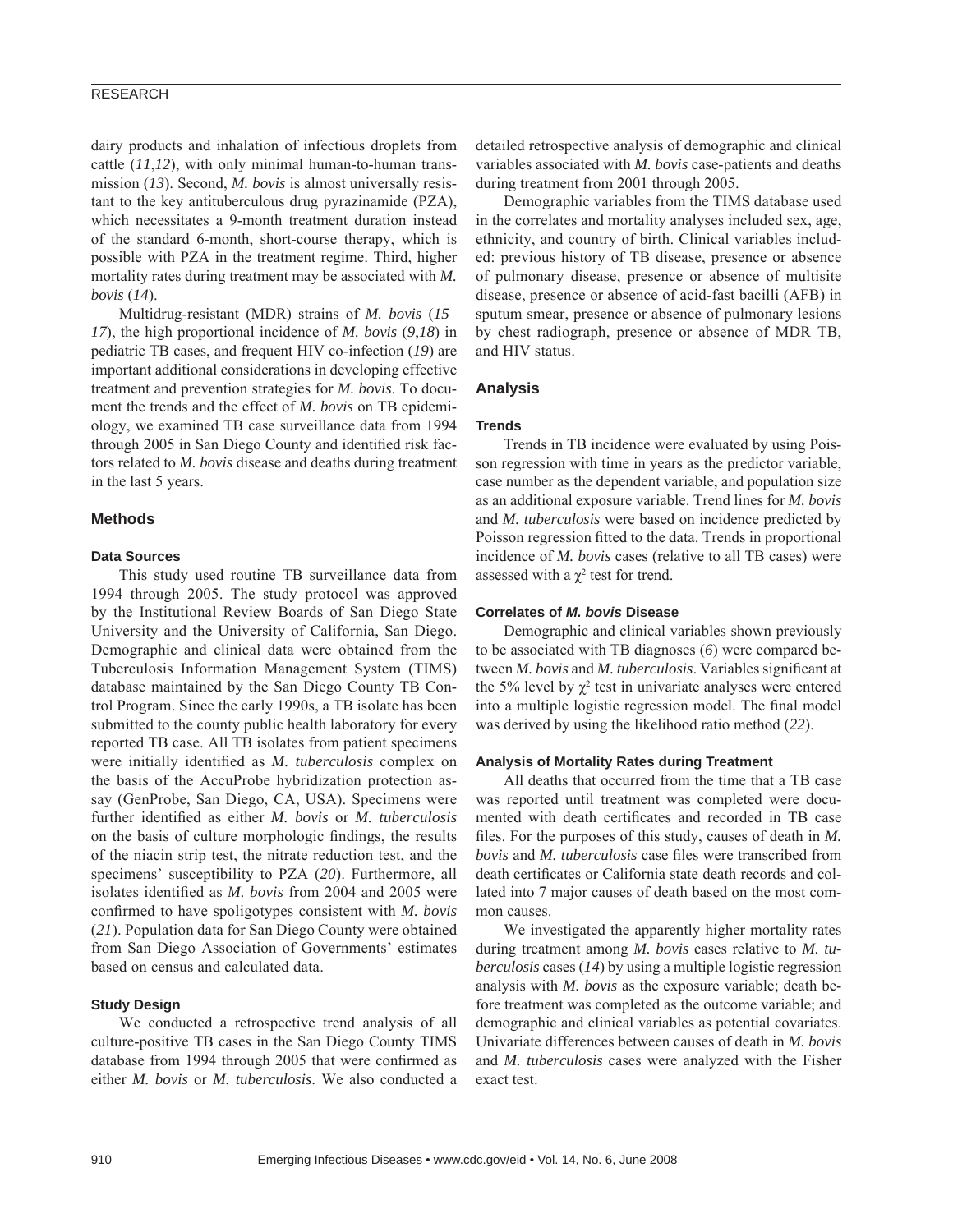#### **Results**

#### **Trends**

Analysis of TB trends from 1994 through 2005 included 3,291 culture-positive cases of TB and excluded 806 cases (20%) that were based only on national and local clinical case definitions. Among all culture-positive cases, *M. bovis* was isolated in 8% (265/3,291) and *M. tuberculosis* in 92% (3,026/3,291). *M. bovis* accounted for 45%  $(62/138)$  of all culture-positive TB cases in children <15 years of age and  $6\%$  (203/3,153) of cases in adults ( $\geq$ 15 years of age). No cases of *M. bovis* occurred in children <12 months of age.

During the period under study, incident cases of *M. bovis* TB increased linearly (p = 0.002; Figure) at 4.1% per year from 17 cases  $(0.65/100,000$  population) to 28 cases (0.93/100,000) per year. TB cases from *M. tuberculosis* declined in a nonlinear fashion ( $p<0.001$ ) from 317 cases per year (12.1/100,000 population) to 221 cases (7.33/100,000). The annual proportion of TB cases attributed to *M. bovis* increased from 5% of all culture-positive cases in 1994 to 11% in 2005 ( $p$ <0.001, Table 1). The proportion of TB cases with culture-positive results remained relatively stable at ≈81% of annual reported TB cases.

#### **Correlates of** *M. bovis* **Disease**

Of the 1,324 culture-positive TB cases reported from 2001 through 2005, *M. bovis* accounted for 10% (132/1,324), comprising 54% (29/54) of cases among children  $\leq 15$  years of age and 8% (103/1,270) among adults  $(>=15$  years of age). Of the *M. bovis* TB cases, >96% were found in persons of Hispanic ethnicity, and 60% were among those of known Mexican origin. Univariate analysis indicated that sex, previous TB episode, and sputum AFB smear results were not significantly different between *M. bovis* and *M. tuberculosis* case-patients



Figure. Trends in incidence of culture-positive tuberculosis (TB) cases from *Mycobacterium bovis* and *M. tuberculosis* in San Diego County, California, 1994–2005.

(Table 2). No MDR TB cases were identified among the *M. bovis* cases, whereas 1.5% of the *M. tuberculosis* cases had initial isolates that were MDR (defined as resistant to at least both isoniazid and rifampin). All of the *M. bovis* isolates were resistant to PZA, whereas 0.8% of the *M. tuberculosis* cases were PZA resistant. Of the 1,316 TB cases included in the multiple logistic regression model, factors associated with *M. bovis* disease included Hispanic ethnicity, multisite disease, being 5–14 years of age, and having extrapulmonary disease with a normal chest radiograph. HIV co-infection was not significantly more associated with *M. bovis* disease compared with *M. tuberculosis* ( $p = 0.08$ ; Table 3).

#### **Analysis of Mortality Rates during Treatment**

Of 1,324 culture-positive TB case-patients, 1,119 were evaluated in the analysis of mortality rates during treatment. Fifteen percent (205/1,324) were excluded because of missing data on case survival, including patients who were lost to follow-up or moved during treatment. Of the 1,119 cases, 110 (19 *M. bovis* and 91 *M. tuberculosis*) patients died during TB treatment (n = 81) or before

| Table 1. Proportional contribution of <i>Mycobacterium bovis</i> and <i>M. tuberculosis</i> to total culture-positive TB cases, San Diego County,<br>California, 1994-2005* |     |          |                                         |          |
|-----------------------------------------------------------------------------------------------------------------------------------------------------------------------------|-----|----------|-----------------------------------------|----------|
| Total no. (%) culture-positive TB cases†<br>No. $(\%)\ddagger$ <i>M. bovis</i> cases<br>Year<br>Total TB cases                                                              |     |          | No. $(\%)$ <i>M. tuberculosis cases</i> |          |
| 1994                                                                                                                                                                        | 420 | 334 (80) | 17(5)                                   | 317(95)  |
| 1995                                                                                                                                                                        | 438 | 308 (70) | 18(6)                                   | 290 (94) |
| 1996                                                                                                                                                                        | 384 | 302 (79) | 11 $(4)$                                | 291 (96) |
| 1997                                                                                                                                                                        | 332 | 266 (80) | 17(6)                                   | 249 (94) |
| 1998                                                                                                                                                                        | 342 | 270 (79) | 31(11)                                  | 239 (89) |
| 1999                                                                                                                                                                        | 299 | 225(75)  | 19(8)                                   | 206(92)  |
| 2000                                                                                                                                                                        | 295 | 262 (89) | 20(8)                                   | 242 (92) |
| 2001                                                                                                                                                                        | 330 | 274 (83) | 23(8)                                   | 251 (92) |
| 2002                                                                                                                                                                        | 317 | 272 (86) | 25(9)                                   | 247 (91) |
| 2003                                                                                                                                                                        | 315 | 258 (82) | 29(11)                                  | 229 (89) |
| 2004                                                                                                                                                                        | 320 | 271 (85) | 27(10)                                  | 244 (90) |
| 2005                                                                                                                                                                        | 305 | 249 (82) | 28 (11)                                 | 221 (89) |

Table 1. Proportional contribution of *Mycobacterium bovis* and *M. tuberculosis* to total culture-positive TB cases, San Diego County,

\*TB, tuberculosis.

†Excludes 11 case-patients who had an isolate of *M. tuberculosis complex* resistant to pyrazinamide, but did not have species-level identification. Percent given is of all TB cases.

‡Percent given is of total culture-positive TB case-patients.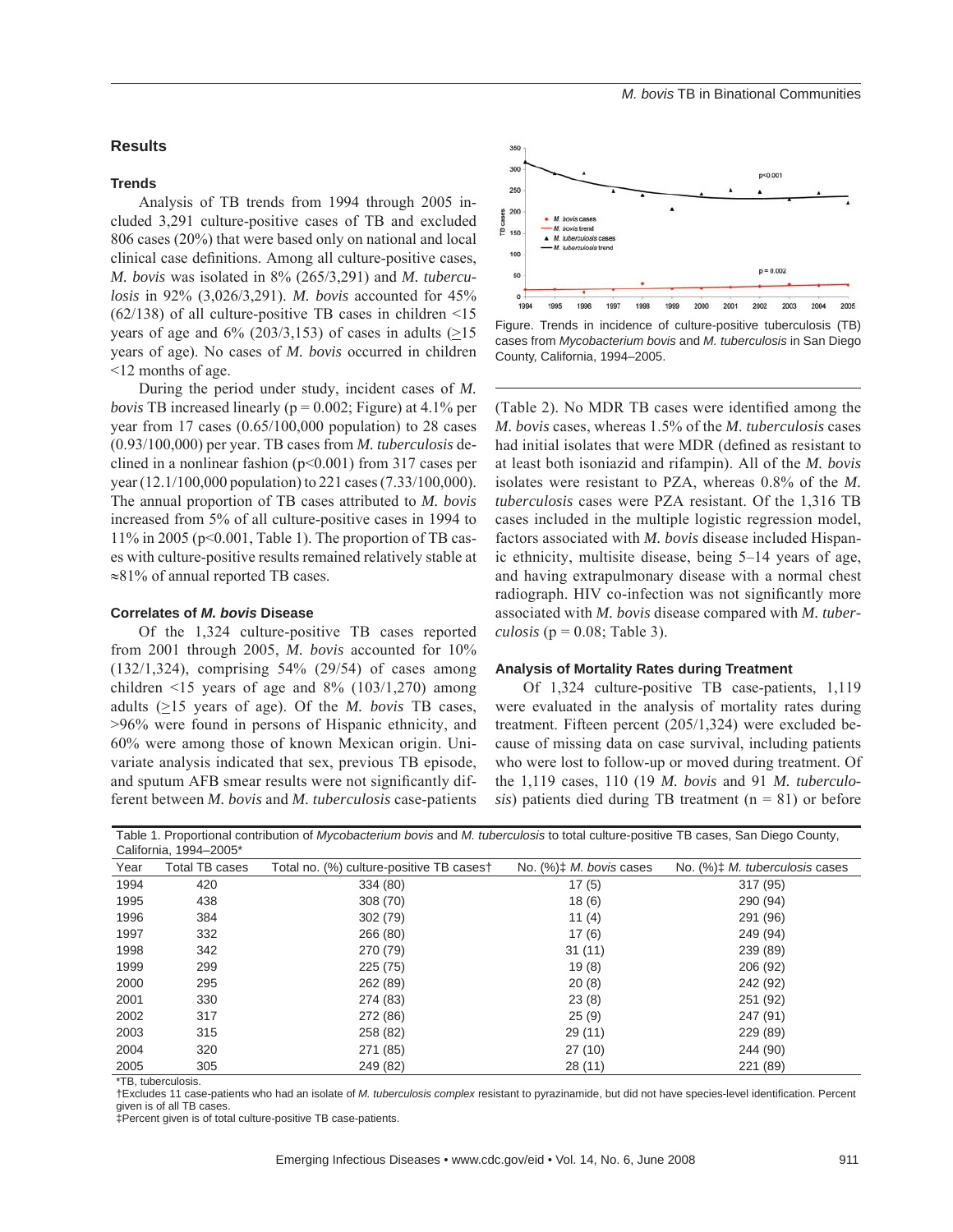treatment was begun (n = 29). *M. bovis* patients who died during treatment were treated for a similar duration (mean 61 days, standard deviation [SD] 93.9) as *M. tuberculosis* patients (mean 60 days, SD 101.3).

No deaths during treatment were recorded in the pediatric *M. bovis* TB case-patients; 1 pediatric death was recorded among the *M. tuberculosis* TB treatment cases. In a multivariate analysis (n = 1,119), *M. bovis* patients were

| No. (%)†M. bovis cases,<br>No. (%)† M. tuberculosis cases,<br>$n = 132$<br>Univariate p value<br>Characteristic<br>$n = 1,192$<br>Sex<br>0.15<br>M<br>75 (56.8)<br>754 (63.2)<br>F<br>438 (36.7)<br>57 (43.2)<br>< 0.001<br>Age group, y<br>$0 - 4$<br>15 (11.4)<br>10(0.8)<br>$5 - 14$<br>14 (10.6)<br>15(1.3)<br>$15 - 24$<br>21 (15.9)<br>156 (13.1)<br>$25 - 44$<br>46 (34.8)<br>409 (34.3)<br>$45 - 64$<br>20(15.2)<br>356 (29.9)<br>>64<br>16(12.1)<br>246 (20.6)<br>$< 0.001$ ‡<br>Race/ethnicity<br>Hispanic<br>128 (96.9)<br>529 (44.3)<br>White<br>3(2.27)<br>151 (12.6)<br>Asian<br>1(0.75)<br>420 (35.2)<br><b>Black</b><br>0<br>86 (7.2)<br>Other<br>0<br>6(1.0)<br>Country of birth<br>< 0.001<br>Mexico<br>79 (59.8)<br>382 (32.0)<br><b>United States</b><br>53 (40.2)<br>302 (25.3)<br>Philippines<br>248 (20.8)<br>0<br>0<br>Other<br>260 (21.8)<br>Previous TB<br>0.52<br>Yes<br>5(3.8)<br>60(5.0)<br><b>No</b><br>127 (96.2)<br>1128 (94.6)<br>Unknown§<br>0<br>4(0.3)<br>Sputum AFB smear result<br>0.16<br>Positive<br>40 (30.3)<br>590 (49.4)<br>Negative<br>43 (32.5)<br>461 (38.6)<br>Not done§<br>49 (37.1)<br>141 (11.8)<br>Disease site<br>< 0.001<br>Pulmonary<br>71 (53.7)<br>1031 (86.4)<br>61(46.2)<br>Extrapulmonary<br>161 (13.5)<br>Clinical manifestations<br>< 0.001<br>Single site disease<br>84 (63.6)<br>1036 (86.9)<br>Multisite disease<br>48 (36.4)<br>156 (13.1)<br>Chest radiograph lesions<br>< 0.001<br>No lesions<br>55 (41.7)<br>123 (10.3)<br>75 (56.8)<br>1063 (89.2)<br>Pulmonary lesions consistent with TB<br>Unknown§<br>2(1.5)<br>6(0.5)<br>HIV status<br>< 0.001<br>Negative<br>48 (36.4)<br>611 (51.3)<br>Positive<br>33(25.0)<br>107(9.0)<br>Unknown<br>51 (38.6)<br>474 (39.8)<br>Treatment outcome<br>0.02<br>Died before treatment completed<br>19 (14.3)<br>91(7.6)<br>Alive at end of treatment<br>102 (77.2)<br>913 (76.5)<br>Unknown<br>11(8.3)<br>188 (15.7) | Table 2. Univariate comparison of Mycobacterium bovis cases relative to M. tuberculosis cases, San Diego County, California, 2001-<br>2005* |  |  |  |
|---------------------------------------------------------------------------------------------------------------------------------------------------------------------------------------------------------------------------------------------------------------------------------------------------------------------------------------------------------------------------------------------------------------------------------------------------------------------------------------------------------------------------------------------------------------------------------------------------------------------------------------------------------------------------------------------------------------------------------------------------------------------------------------------------------------------------------------------------------------------------------------------------------------------------------------------------------------------------------------------------------------------------------------------------------------------------------------------------------------------------------------------------------------------------------------------------------------------------------------------------------------------------------------------------------------------------------------------------------------------------------------------------------------------------------------------------------------------------------------------------------------------------------------------------------------------------------------------------------------------------------------------------------------------------------------------------------------------------------------------------------------------------------------------------------------------------------------------------------------------------------------------------------------------------------|---------------------------------------------------------------------------------------------------------------------------------------------|--|--|--|
|                                                                                                                                                                                                                                                                                                                                                                                                                                                                                                                                                                                                                                                                                                                                                                                                                                                                                                                                                                                                                                                                                                                                                                                                                                                                                                                                                                                                                                                                                                                                                                                                                                                                                                                                                                                                                                                                                                                                 |                                                                                                                                             |  |  |  |
|                                                                                                                                                                                                                                                                                                                                                                                                                                                                                                                                                                                                                                                                                                                                                                                                                                                                                                                                                                                                                                                                                                                                                                                                                                                                                                                                                                                                                                                                                                                                                                                                                                                                                                                                                                                                                                                                                                                                 |                                                                                                                                             |  |  |  |
|                                                                                                                                                                                                                                                                                                                                                                                                                                                                                                                                                                                                                                                                                                                                                                                                                                                                                                                                                                                                                                                                                                                                                                                                                                                                                                                                                                                                                                                                                                                                                                                                                                                                                                                                                                                                                                                                                                                                 |                                                                                                                                             |  |  |  |
|                                                                                                                                                                                                                                                                                                                                                                                                                                                                                                                                                                                                                                                                                                                                                                                                                                                                                                                                                                                                                                                                                                                                                                                                                                                                                                                                                                                                                                                                                                                                                                                                                                                                                                                                                                                                                                                                                                                                 |                                                                                                                                             |  |  |  |
|                                                                                                                                                                                                                                                                                                                                                                                                                                                                                                                                                                                                                                                                                                                                                                                                                                                                                                                                                                                                                                                                                                                                                                                                                                                                                                                                                                                                                                                                                                                                                                                                                                                                                                                                                                                                                                                                                                                                 |                                                                                                                                             |  |  |  |
|                                                                                                                                                                                                                                                                                                                                                                                                                                                                                                                                                                                                                                                                                                                                                                                                                                                                                                                                                                                                                                                                                                                                                                                                                                                                                                                                                                                                                                                                                                                                                                                                                                                                                                                                                                                                                                                                                                                                 |                                                                                                                                             |  |  |  |
|                                                                                                                                                                                                                                                                                                                                                                                                                                                                                                                                                                                                                                                                                                                                                                                                                                                                                                                                                                                                                                                                                                                                                                                                                                                                                                                                                                                                                                                                                                                                                                                                                                                                                                                                                                                                                                                                                                                                 |                                                                                                                                             |  |  |  |
|                                                                                                                                                                                                                                                                                                                                                                                                                                                                                                                                                                                                                                                                                                                                                                                                                                                                                                                                                                                                                                                                                                                                                                                                                                                                                                                                                                                                                                                                                                                                                                                                                                                                                                                                                                                                                                                                                                                                 |                                                                                                                                             |  |  |  |
|                                                                                                                                                                                                                                                                                                                                                                                                                                                                                                                                                                                                                                                                                                                                                                                                                                                                                                                                                                                                                                                                                                                                                                                                                                                                                                                                                                                                                                                                                                                                                                                                                                                                                                                                                                                                                                                                                                                                 |                                                                                                                                             |  |  |  |
|                                                                                                                                                                                                                                                                                                                                                                                                                                                                                                                                                                                                                                                                                                                                                                                                                                                                                                                                                                                                                                                                                                                                                                                                                                                                                                                                                                                                                                                                                                                                                                                                                                                                                                                                                                                                                                                                                                                                 |                                                                                                                                             |  |  |  |
|                                                                                                                                                                                                                                                                                                                                                                                                                                                                                                                                                                                                                                                                                                                                                                                                                                                                                                                                                                                                                                                                                                                                                                                                                                                                                                                                                                                                                                                                                                                                                                                                                                                                                                                                                                                                                                                                                                                                 |                                                                                                                                             |  |  |  |
|                                                                                                                                                                                                                                                                                                                                                                                                                                                                                                                                                                                                                                                                                                                                                                                                                                                                                                                                                                                                                                                                                                                                                                                                                                                                                                                                                                                                                                                                                                                                                                                                                                                                                                                                                                                                                                                                                                                                 |                                                                                                                                             |  |  |  |
|                                                                                                                                                                                                                                                                                                                                                                                                                                                                                                                                                                                                                                                                                                                                                                                                                                                                                                                                                                                                                                                                                                                                                                                                                                                                                                                                                                                                                                                                                                                                                                                                                                                                                                                                                                                                                                                                                                                                 |                                                                                                                                             |  |  |  |
|                                                                                                                                                                                                                                                                                                                                                                                                                                                                                                                                                                                                                                                                                                                                                                                                                                                                                                                                                                                                                                                                                                                                                                                                                                                                                                                                                                                                                                                                                                                                                                                                                                                                                                                                                                                                                                                                                                                                 |                                                                                                                                             |  |  |  |
|                                                                                                                                                                                                                                                                                                                                                                                                                                                                                                                                                                                                                                                                                                                                                                                                                                                                                                                                                                                                                                                                                                                                                                                                                                                                                                                                                                                                                                                                                                                                                                                                                                                                                                                                                                                                                                                                                                                                 |                                                                                                                                             |  |  |  |
|                                                                                                                                                                                                                                                                                                                                                                                                                                                                                                                                                                                                                                                                                                                                                                                                                                                                                                                                                                                                                                                                                                                                                                                                                                                                                                                                                                                                                                                                                                                                                                                                                                                                                                                                                                                                                                                                                                                                 |                                                                                                                                             |  |  |  |
|                                                                                                                                                                                                                                                                                                                                                                                                                                                                                                                                                                                                                                                                                                                                                                                                                                                                                                                                                                                                                                                                                                                                                                                                                                                                                                                                                                                                                                                                                                                                                                                                                                                                                                                                                                                                                                                                                                                                 |                                                                                                                                             |  |  |  |
|                                                                                                                                                                                                                                                                                                                                                                                                                                                                                                                                                                                                                                                                                                                                                                                                                                                                                                                                                                                                                                                                                                                                                                                                                                                                                                                                                                                                                                                                                                                                                                                                                                                                                                                                                                                                                                                                                                                                 |                                                                                                                                             |  |  |  |
|                                                                                                                                                                                                                                                                                                                                                                                                                                                                                                                                                                                                                                                                                                                                                                                                                                                                                                                                                                                                                                                                                                                                                                                                                                                                                                                                                                                                                                                                                                                                                                                                                                                                                                                                                                                                                                                                                                                                 |                                                                                                                                             |  |  |  |
|                                                                                                                                                                                                                                                                                                                                                                                                                                                                                                                                                                                                                                                                                                                                                                                                                                                                                                                                                                                                                                                                                                                                                                                                                                                                                                                                                                                                                                                                                                                                                                                                                                                                                                                                                                                                                                                                                                                                 |                                                                                                                                             |  |  |  |
|                                                                                                                                                                                                                                                                                                                                                                                                                                                                                                                                                                                                                                                                                                                                                                                                                                                                                                                                                                                                                                                                                                                                                                                                                                                                                                                                                                                                                                                                                                                                                                                                                                                                                                                                                                                                                                                                                                                                 |                                                                                                                                             |  |  |  |
|                                                                                                                                                                                                                                                                                                                                                                                                                                                                                                                                                                                                                                                                                                                                                                                                                                                                                                                                                                                                                                                                                                                                                                                                                                                                                                                                                                                                                                                                                                                                                                                                                                                                                                                                                                                                                                                                                                                                 |                                                                                                                                             |  |  |  |
|                                                                                                                                                                                                                                                                                                                                                                                                                                                                                                                                                                                                                                                                                                                                                                                                                                                                                                                                                                                                                                                                                                                                                                                                                                                                                                                                                                                                                                                                                                                                                                                                                                                                                                                                                                                                                                                                                                                                 |                                                                                                                                             |  |  |  |
|                                                                                                                                                                                                                                                                                                                                                                                                                                                                                                                                                                                                                                                                                                                                                                                                                                                                                                                                                                                                                                                                                                                                                                                                                                                                                                                                                                                                                                                                                                                                                                                                                                                                                                                                                                                                                                                                                                                                 |                                                                                                                                             |  |  |  |
|                                                                                                                                                                                                                                                                                                                                                                                                                                                                                                                                                                                                                                                                                                                                                                                                                                                                                                                                                                                                                                                                                                                                                                                                                                                                                                                                                                                                                                                                                                                                                                                                                                                                                                                                                                                                                                                                                                                                 |                                                                                                                                             |  |  |  |
|                                                                                                                                                                                                                                                                                                                                                                                                                                                                                                                                                                                                                                                                                                                                                                                                                                                                                                                                                                                                                                                                                                                                                                                                                                                                                                                                                                                                                                                                                                                                                                                                                                                                                                                                                                                                                                                                                                                                 |                                                                                                                                             |  |  |  |
|                                                                                                                                                                                                                                                                                                                                                                                                                                                                                                                                                                                                                                                                                                                                                                                                                                                                                                                                                                                                                                                                                                                                                                                                                                                                                                                                                                                                                                                                                                                                                                                                                                                                                                                                                                                                                                                                                                                                 |                                                                                                                                             |  |  |  |
|                                                                                                                                                                                                                                                                                                                                                                                                                                                                                                                                                                                                                                                                                                                                                                                                                                                                                                                                                                                                                                                                                                                                                                                                                                                                                                                                                                                                                                                                                                                                                                                                                                                                                                                                                                                                                                                                                                                                 |                                                                                                                                             |  |  |  |
|                                                                                                                                                                                                                                                                                                                                                                                                                                                                                                                                                                                                                                                                                                                                                                                                                                                                                                                                                                                                                                                                                                                                                                                                                                                                                                                                                                                                                                                                                                                                                                                                                                                                                                                                                                                                                                                                                                                                 |                                                                                                                                             |  |  |  |
|                                                                                                                                                                                                                                                                                                                                                                                                                                                                                                                                                                                                                                                                                                                                                                                                                                                                                                                                                                                                                                                                                                                                                                                                                                                                                                                                                                                                                                                                                                                                                                                                                                                                                                                                                                                                                                                                                                                                 |                                                                                                                                             |  |  |  |
|                                                                                                                                                                                                                                                                                                                                                                                                                                                                                                                                                                                                                                                                                                                                                                                                                                                                                                                                                                                                                                                                                                                                                                                                                                                                                                                                                                                                                                                                                                                                                                                                                                                                                                                                                                                                                                                                                                                                 |                                                                                                                                             |  |  |  |
|                                                                                                                                                                                                                                                                                                                                                                                                                                                                                                                                                                                                                                                                                                                                                                                                                                                                                                                                                                                                                                                                                                                                                                                                                                                                                                                                                                                                                                                                                                                                                                                                                                                                                                                                                                                                                                                                                                                                 |                                                                                                                                             |  |  |  |
|                                                                                                                                                                                                                                                                                                                                                                                                                                                                                                                                                                                                                                                                                                                                                                                                                                                                                                                                                                                                                                                                                                                                                                                                                                                                                                                                                                                                                                                                                                                                                                                                                                                                                                                                                                                                                                                                                                                                 |                                                                                                                                             |  |  |  |
|                                                                                                                                                                                                                                                                                                                                                                                                                                                                                                                                                                                                                                                                                                                                                                                                                                                                                                                                                                                                                                                                                                                                                                                                                                                                                                                                                                                                                                                                                                                                                                                                                                                                                                                                                                                                                                                                                                                                 |                                                                                                                                             |  |  |  |
|                                                                                                                                                                                                                                                                                                                                                                                                                                                                                                                                                                                                                                                                                                                                                                                                                                                                                                                                                                                                                                                                                                                                                                                                                                                                                                                                                                                                                                                                                                                                                                                                                                                                                                                                                                                                                                                                                                                                 |                                                                                                                                             |  |  |  |
|                                                                                                                                                                                                                                                                                                                                                                                                                                                                                                                                                                                                                                                                                                                                                                                                                                                                                                                                                                                                                                                                                                                                                                                                                                                                                                                                                                                                                                                                                                                                                                                                                                                                                                                                                                                                                                                                                                                                 |                                                                                                                                             |  |  |  |
|                                                                                                                                                                                                                                                                                                                                                                                                                                                                                                                                                                                                                                                                                                                                                                                                                                                                                                                                                                                                                                                                                                                                                                                                                                                                                                                                                                                                                                                                                                                                                                                                                                                                                                                                                                                                                                                                                                                                 |                                                                                                                                             |  |  |  |
|                                                                                                                                                                                                                                                                                                                                                                                                                                                                                                                                                                                                                                                                                                                                                                                                                                                                                                                                                                                                                                                                                                                                                                                                                                                                                                                                                                                                                                                                                                                                                                                                                                                                                                                                                                                                                                                                                                                                 |                                                                                                                                             |  |  |  |
|                                                                                                                                                                                                                                                                                                                                                                                                                                                                                                                                                                                                                                                                                                                                                                                                                                                                                                                                                                                                                                                                                                                                                                                                                                                                                                                                                                                                                                                                                                                                                                                                                                                                                                                                                                                                                                                                                                                                 |                                                                                                                                             |  |  |  |
|                                                                                                                                                                                                                                                                                                                                                                                                                                                                                                                                                                                                                                                                                                                                                                                                                                                                                                                                                                                                                                                                                                                                                                                                                                                                                                                                                                                                                                                                                                                                                                                                                                                                                                                                                                                                                                                                                                                                 |                                                                                                                                             |  |  |  |
|                                                                                                                                                                                                                                                                                                                                                                                                                                                                                                                                                                                                                                                                                                                                                                                                                                                                                                                                                                                                                                                                                                                                                                                                                                                                                                                                                                                                                                                                                                                                                                                                                                                                                                                                                                                                                                                                                                                                 |                                                                                                                                             |  |  |  |
|                                                                                                                                                                                                                                                                                                                                                                                                                                                                                                                                                                                                                                                                                                                                                                                                                                                                                                                                                                                                                                                                                                                                                                                                                                                                                                                                                                                                                                                                                                                                                                                                                                                                                                                                                                                                                                                                                                                                 |                                                                                                                                             |  |  |  |
|                                                                                                                                                                                                                                                                                                                                                                                                                                                                                                                                                                                                                                                                                                                                                                                                                                                                                                                                                                                                                                                                                                                                                                                                                                                                                                                                                                                                                                                                                                                                                                                                                                                                                                                                                                                                                                                                                                                                 |                                                                                                                                             |  |  |  |
|                                                                                                                                                                                                                                                                                                                                                                                                                                                                                                                                                                                                                                                                                                                                                                                                                                                                                                                                                                                                                                                                                                                                                                                                                                                                                                                                                                                                                                                                                                                                                                                                                                                                                                                                                                                                                                                                                                                                 |                                                                                                                                             |  |  |  |
|                                                                                                                                                                                                                                                                                                                                                                                                                                                                                                                                                                                                                                                                                                                                                                                                                                                                                                                                                                                                                                                                                                                                                                                                                                                                                                                                                                                                                                                                                                                                                                                                                                                                                                                                                                                                                                                                                                                                 |                                                                                                                                             |  |  |  |
|                                                                                                                                                                                                                                                                                                                                                                                                                                                                                                                                                                                                                                                                                                                                                                                                                                                                                                                                                                                                                                                                                                                                                                                                                                                                                                                                                                                                                                                                                                                                                                                                                                                                                                                                                                                                                                                                                                                                 |                                                                                                                                             |  |  |  |
|                                                                                                                                                                                                                                                                                                                                                                                                                                                                                                                                                                                                                                                                                                                                                                                                                                                                                                                                                                                                                                                                                                                                                                                                                                                                                                                                                                                                                                                                                                                                                                                                                                                                                                                                                                                                                                                                                                                                 |                                                                                                                                             |  |  |  |
|                                                                                                                                                                                                                                                                                                                                                                                                                                                                                                                                                                                                                                                                                                                                                                                                                                                                                                                                                                                                                                                                                                                                                                                                                                                                                                                                                                                                                                                                                                                                                                                                                                                                                                                                                                                                                                                                                                                                 |                                                                                                                                             |  |  |  |
|                                                                                                                                                                                                                                                                                                                                                                                                                                                                                                                                                                                                                                                                                                                                                                                                                                                                                                                                                                                                                                                                                                                                                                                                                                                                                                                                                                                                                                                                                                                                                                                                                                                                                                                                                                                                                                                                                                                                 |                                                                                                                                             |  |  |  |
|                                                                                                                                                                                                                                                                                                                                                                                                                                                                                                                                                                                                                                                                                                                                                                                                                                                                                                                                                                                                                                                                                                                                                                                                                                                                                                                                                                                                                                                                                                                                                                                                                                                                                                                                                                                                                                                                                                                                 |                                                                                                                                             |  |  |  |

\*TB, tuberculosis; AFB, acid-fast bacillus.

†Percentages do not always add up to 100% due to rounding.

‡Fisher exact p value.<br>§Not included in χ<sup>2</sup> calculation.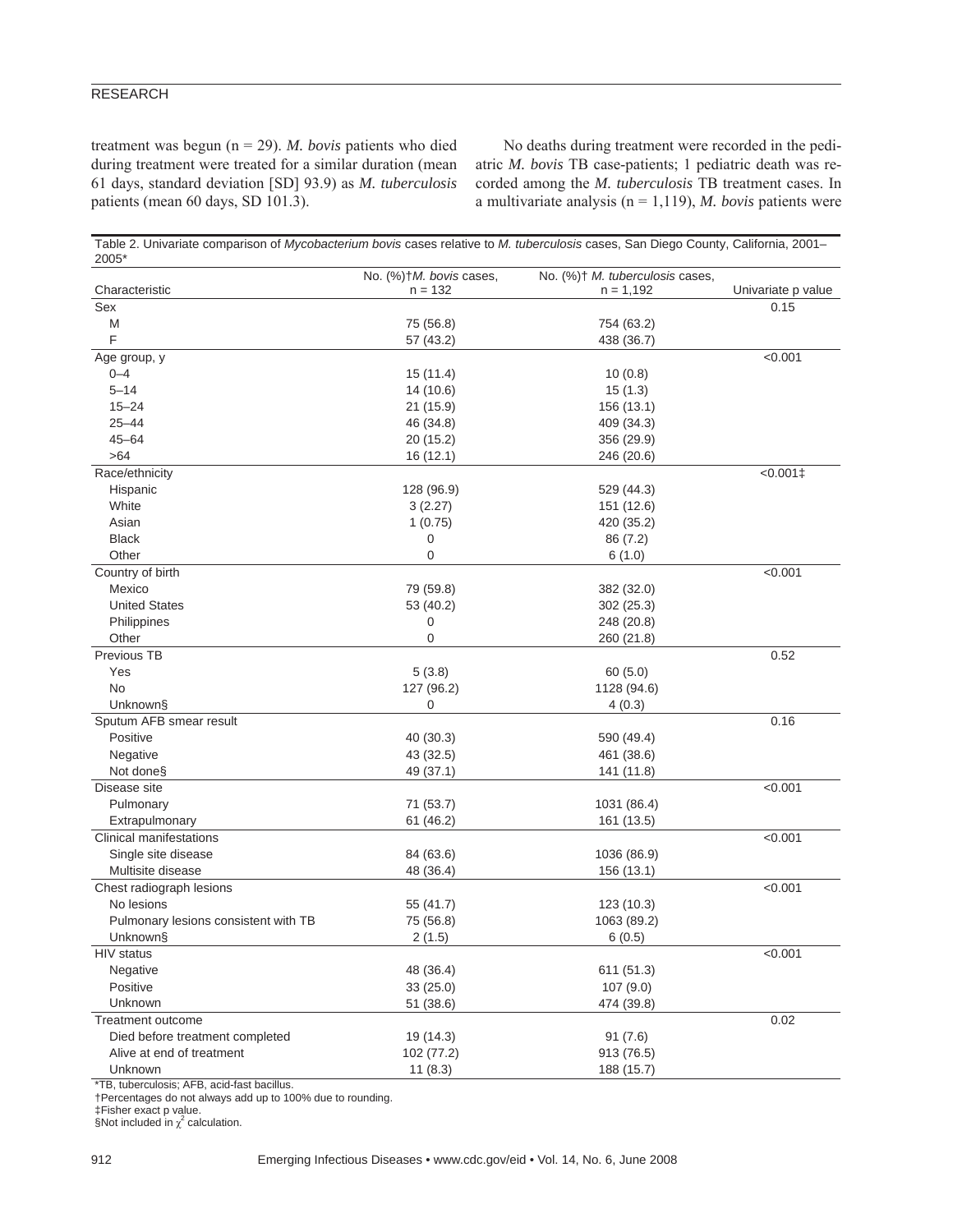| Table 3. Odds ratios from final logistic regression model of |
|--------------------------------------------------------------|
| variables correlated with TB from Mycobacterium bovis versus |
| M. tuberculosis, San Diego County, California, 2001-2005*    |

|                                                                             | M. bovis vs. M. tuberculosis       |         |  |
|-----------------------------------------------------------------------------|------------------------------------|---------|--|
|                                                                             | $(n = 130 \text{ vs. } n = 1,186)$ |         |  |
| Risk factors                                                                | OR (95% CI)                        | p value |  |
| Age group, $y$ (ref $>65 y$ )                                               |                                    | 0.002   |  |
| $0 - 4$                                                                     | $2.43(0.81 - 7.28)$                | 0.11    |  |
| $5 - 14$                                                                    | 4.38 (1.38-13.9)                   | 0.01    |  |
| $15 - 24$                                                                   | $1.06(0.45 - 2.49)$                | 0.90    |  |
| $25 - 44$                                                                   | $0.68(0.31 - 1.45)$                | 0.32    |  |
| $45 - 64$                                                                   | $0.50(0.21 - 1.15)$                | 0.10    |  |
| Race/ethnicity (ref = white)                                                |                                    | < 0.001 |  |
| Hispanic                                                                    | 7.97 (2.36-26.93)                  | < 0.001 |  |
| Asian                                                                       | $0.08(0.01 - 0.76)$                | 0.03    |  |
| <b>Black</b>                                                                | 0                                  | 0.99    |  |
| Other                                                                       | U                                  | 0.99    |  |
| Extrapulmonary disease                                                      | 4.51 (2.36–8.62)                   | < 0.001 |  |
| Normal chest radiograph results                                             | $3.16(1.63 - 6.11)$                | < 0.001 |  |
| Multisite disease                                                           | $4.31(2.54 - 7.3)$                 | < 0.001 |  |
| $HIV$ status† (ref = negative)                                              |                                    | 0.13    |  |
| Positive                                                                    | 1.75 (0.93-3.29)                   | 0.08    |  |
| Unknown                                                                     | $0.87(0.48 - 1.58)$                | 0.65    |  |
| *n = 1,316. TB, tuberculosis; OR, odds ratio; CI, confidence interval; ref, |                                    |         |  |
| referent.                                                                   |                                    |         |  |

†Variable not significant in multivariate analysis.

 $2.55\times$  (p = 0.01) as likely to die before treatment completion than *M. tuberculosis* patients, after differences in age, race and ethnicity, country of birth, chest radiograph abnormalities, multisite disease, and HIV status were accounted for (Table 4). Univariate analyses of the causes of death in *M. bovis* and *M. tuberculosis* cases showed no significant differences (p>0.05) except for the category of "other noninfectious disease," which was overrepresented in the *M. tuberculosis* group (Table 5).

# **Discussion**

From 1994 through 2005, incidence of *M. bovis* TB cases in San Diego County increased in absolute number, as a proportion of total TB cases, and relative to the population. In contrast, TB incidence caused by *M. tuberculosis* declined during the same period. *M. bovis* cases were concentrated in persons of Hispanic descent, especially those of Mexican origin, and among those <15 years of age, in whom *M. bovis* accounted for 45% of the culture-positive cases. Deaths during treatment were largely confined to adults and were twice as high in *M. bovis* TB case-patients when compared with *M. tuberculosis* patients.

Our findings indicate that the incidence of TB caused by *M. bovis* in southern California is substantially higher than the national rate of 1.5% estimated from TB surveillance data (*23*) but is similar to the proportional incidence (13%) among Mexican-born case-patients in New York, New York. It was previously hypothesized that TB attributed to *M. bovis* in San Diego is most likely being driven by recent infections in children and largely reactivated latent

infections in adults, secondary to HIV co-infection (*6*). Our findings confirm the continued high incidence of *M. bovis* in children >12 months of age, but the role of HIV co-infection in *M. bovis* case-patients relative to *M. tuberculosis* cases is less clear.

Almost half of the culture-positive pediatric TB cases in this binational region of >3 million persons were caused by *M. bovis*, which has clinical implications. Since *M. bovis* is intrinsically resistant to PZA, a critical component of the standard 6-month, short-course treatment for *M. tuberculosis*, *M. bovis* treatment is usually extended to 9 months of isoniazid and rifampin (*14*). In southern California, and perhaps other Hispanic communities with close ties to Mexico, empiric extended TB treatment for children without culture-positive disease, particularly those with a history of consuming unpasteurized dairy products, should be considered.

Although one quarter of the *M. bovis* TB case-patients were co-infected with HIV, HIV was not significantly more associated with *M. bovis* TB compared with *M. tuberculosis* in our study or in the previous *M. bovis* study in this community  $(6)$ . Confidence in this finding is somewhat limited because 40% of the TB case-patients did not have their HIV status reported. However, because most of the case-patients with an unknown HIV status were  $\leq$ 15 or  $\geq$ 55 years of age, the age groups at lowest risk for HIV, these missing data likely did not mask an association if one exists.

HIV co-infection plays a role in the epidemiology of adult *M. bovis* TB, but likely the growing Hispanic population with close ties to Mexico, and not HIV, is the major driving force behind the increasing number of *M. bovis* cases we observed. Given the long latency of this disease, the unclear role of airborne transmission in *M. bovis* TB (*13*),

Table 4. Factors associated with death before completion of TB treatment in TB patients, San Diego County, California, 2001– 2005\*

| ⊷∽                                     |                     |         |
|----------------------------------------|---------------------|---------|
| Risk factor                            | OR (95% CI)         | p value |
| Mycobacterium bovis disease            | $2.55(1.27 - 5.11)$ | 0.01    |
| HIV infection (ref = negative)         |                     | < 0.001 |
| Positive                               | 4.50 (2.19–9.24)    | < 0.001 |
| Unknown                                | 2.09 (1.19-3.67)    | 0.01    |
| Age group, y (ref = $0-4$ y)           |                     | < 0.001 |
| $5 - 14$                               | Not defined         | 1.00    |
| $15 - 24$                              | $0.79(0.06 - 9.88)$ | 0.86    |
| $25 - 44$                              | 1.54 (0.17-13.78)   | 0.70    |
| $45 - 64$                              | 4.75 (0.55-41.12)   | 0.16    |
| >65                                    | 17.19 (2.04-145.01) | 0.01    |
| Country of birth (ref = United States) | < 0.001             |         |
| Mexico                                 | $0.52(0.30 - 0.90)$ | 0.02    |
| Philippines                            | $0.52(0.28 - 0.97)$ | 0.04    |
| Other                                  | $0.25(0.12 - 0.53)$ | < 0.001 |
| Chest radiograph lesions               | $2.21(0.97 - 5.05)$ | 0.06    |
| Multisite disease                      | $1.86(1.10 - 3.15)$ | 0.02    |

\*n = 1,119. TB, tuberculosis; OR, odds ratio; CI, confidence interval; ref, referent.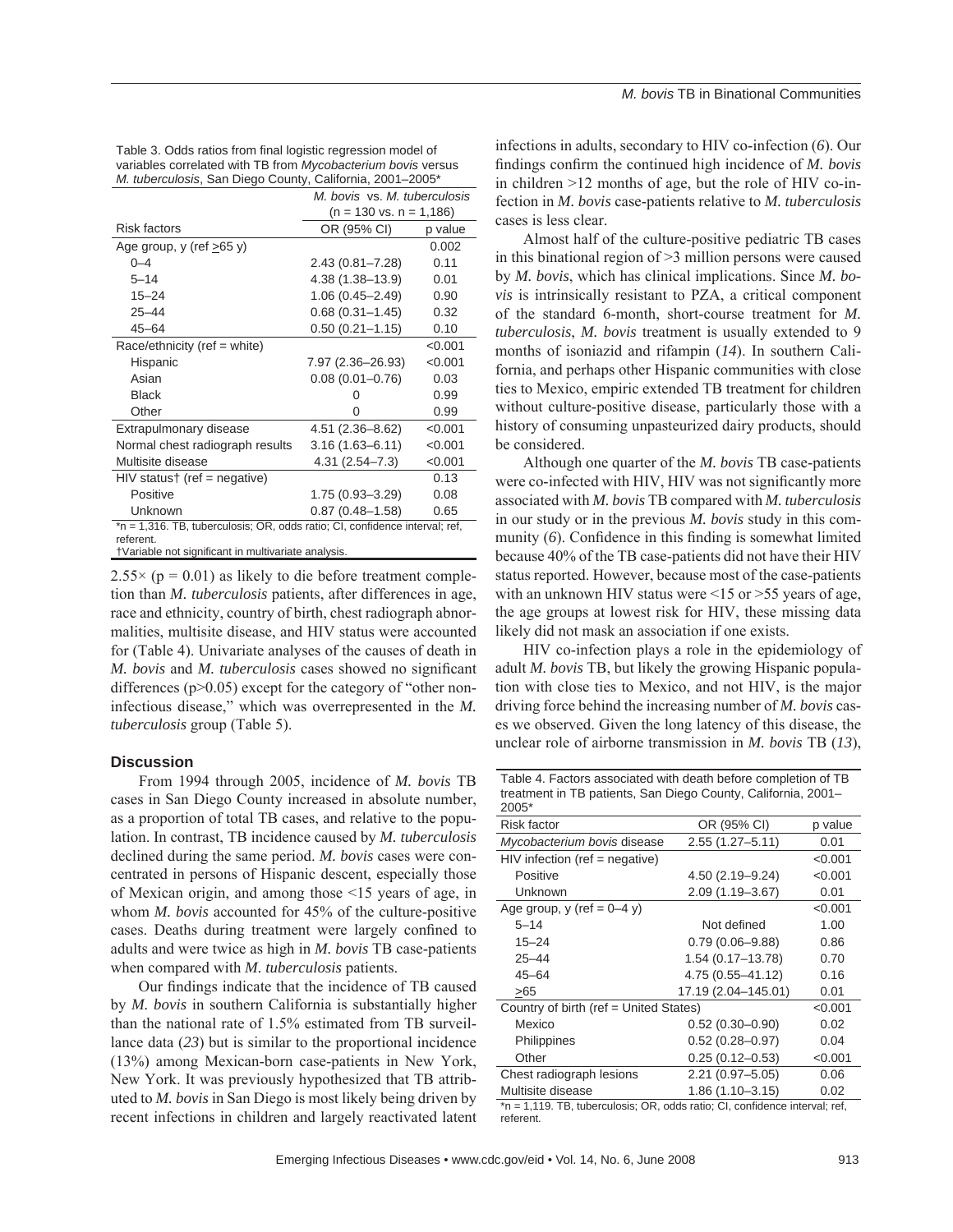| <b>Darl Dicgo Obditty, Odilloring, 2001</b> 2000 |                                           |                                       |          |
|--------------------------------------------------|-------------------------------------------|---------------------------------------|----------|
| Cause of death                                   | No. (%) Mycobacterium bovis case-patients | No. (%) M. tuberculosis case-patients | p valuet |
| Pulmonary TB                                     | 2(11)                                     | 20(22)                                | 0.42     |
| Extrapulmonary TB                                | 3(16)                                     | 8(9)                                  | 0.58     |
| <b>Pulmonary NOS</b>                             | 0                                         | 8(9)                                  | 0.41     |
| HIV related                                      | 6(32)                                     | 12(13)                                | 0.11     |
| Cardiovascular                                   | 7(37)                                     | 18(20)                                | 0.19     |
| Infectious (not TB)                              | 1(5)                                      | 2(2)                                  | 0.84     |
| Other noninfectious disease                      | 0                                         | 23(25)                                | 0.01     |
| Total                                            | 19                                        | 91                                    |          |
| *TB, tuberculosis; NOS, not otherwise specified. |                                           |                                       |          |
| <b>Trisher exact test.</b>                       |                                           |                                       |          |

Table 5. Primary causes of death before treatment completion in *Mycobacterium bovis* and *M. tuberculosis* TB case-patients (n = 110), San Diego County, California, 2001–2005\*

and the fluid population dynamics of the San Diego region, however, the true population at risk and what might be behind the trends observed are difficult to describe. The relative contributions of reactivated latent *M. bovis* infection compared with recent infection could not be discerned in our study, but prudent prevention strategies would include a focus on eliminating consumption of unpasteurized dairy products in both adults and children in the United States and Mexico.

Our study confirms earlier preliminary findings (14) that *M. bovis* case-patients appear to be more than twice as likely to die before TB treatment completion compared with *M. tuberculosis* patients, despite being treated for the same mean number of days. The association of higher mortality rates during *M. bovis* treatment persisted after HIV, multisite disease, age, and ethnicity were accounted for. Causes of death related to noninfectious disease, such as malignancy and noninfectious gastrointestinal pathologies, were underrepresented in the *M. bovis* cases (0 vs. 25%), but, overall, the *M. bovis* and *M. tuberculosis* cases were not significantly different with regard to all causes of death.

In mouse models, evidence indicates that certain strains of *M. bovis* are more virulent than *M. tuberculosis* strains  $(24)$ , but those findings are not generally supported in the literature on human *M. bovis* TB (*7*). Although our mortality analysis partially controlled for extent of disease, it did not include information on coexisting conditions, stage of HIV disease, diagnostic delays, and prior access to medical care. Therefore, *M. bovis* deaths might be accounted for by other factors, such as health disparities or treatment differences, which warrant further investigation.

Public health measures to control TB are currently focused on interrupting person-to-person transmission by promptly identifying and treating infectious patients and ensuring that they do not expose new contacts until treatment has rendered them noninfectious. Based on our data, these strategies, which have proven to be effective at reducing *M. tuberculosis* cases in San Diego and most regions of the United States, appear to be less effective in controlling *M. bovis*, suggesting that human-to-human transmission

of *M. bovis* is less likely an important mode of transmission in this community. The consumption of contaminated dairy products has been proposed to be the primary source of human TB from *M. bovis* (*25*). This hypothesis is supported by the findings of an investigation of *M. bovis* cases in New York that indicated the likely source of infection was unpasteurized cheese from Mexico (*10*). Additionally, San Diego pediatric *M. bovis* cases occur only after the age of weaning, when children are typically first exposed to dairy products (*6*), and *M. bovis* was also recently cultured from unpasteurized cheese seized at the San Diego–Mexico border (*26*,*27*).

Because of the widespread adoption of pasteurization of all commercially available dairy products in the United States, as well as the aggressive US state agricultural health programs designed to keep dairy cattle free from *M. bovis* disease, the threat of *M. bovis* in US dairy products was largely eliminated in the mid-20th century (*8*). The San Diego–Tijuana binational region, however, shares one of the busiest border crossings in the United States with Baja, Mexico (*28*), where *M. bovis* is prevalent in cattle and consumption of unpasteurized dairy products is a common cultural practice (*29*–*32*). Mexican dairy products, including the popular *queso fresco* (soft, unpasteurized cheese), may be brought into the United States for personal use and are sometimes distributed illegally (27). Given our finding that >90% of *M. bovis* cases in San Diego occurred in Hispanics, most of whom were born in Mexico, consumption of unpasteurized dairy products from Mexico is likely a major risk factor for *M. bovis* TB in San Diego. Collaboration with Mexico on prevention strategies, from education to regulation of the production of unpasteurized dairy products, and elimination of *M. bovis* from dairy cattle will be required in the long term to ensure that this mode of transmission is eliminated.

#### **Limitations**

A growing awareness of *M. bovis* as a cause of TB in San Diego since 1980 could have introduced a sampling bias into our trend estimates, but this possible bias is unlikely to have had a considerable effect in the years 1994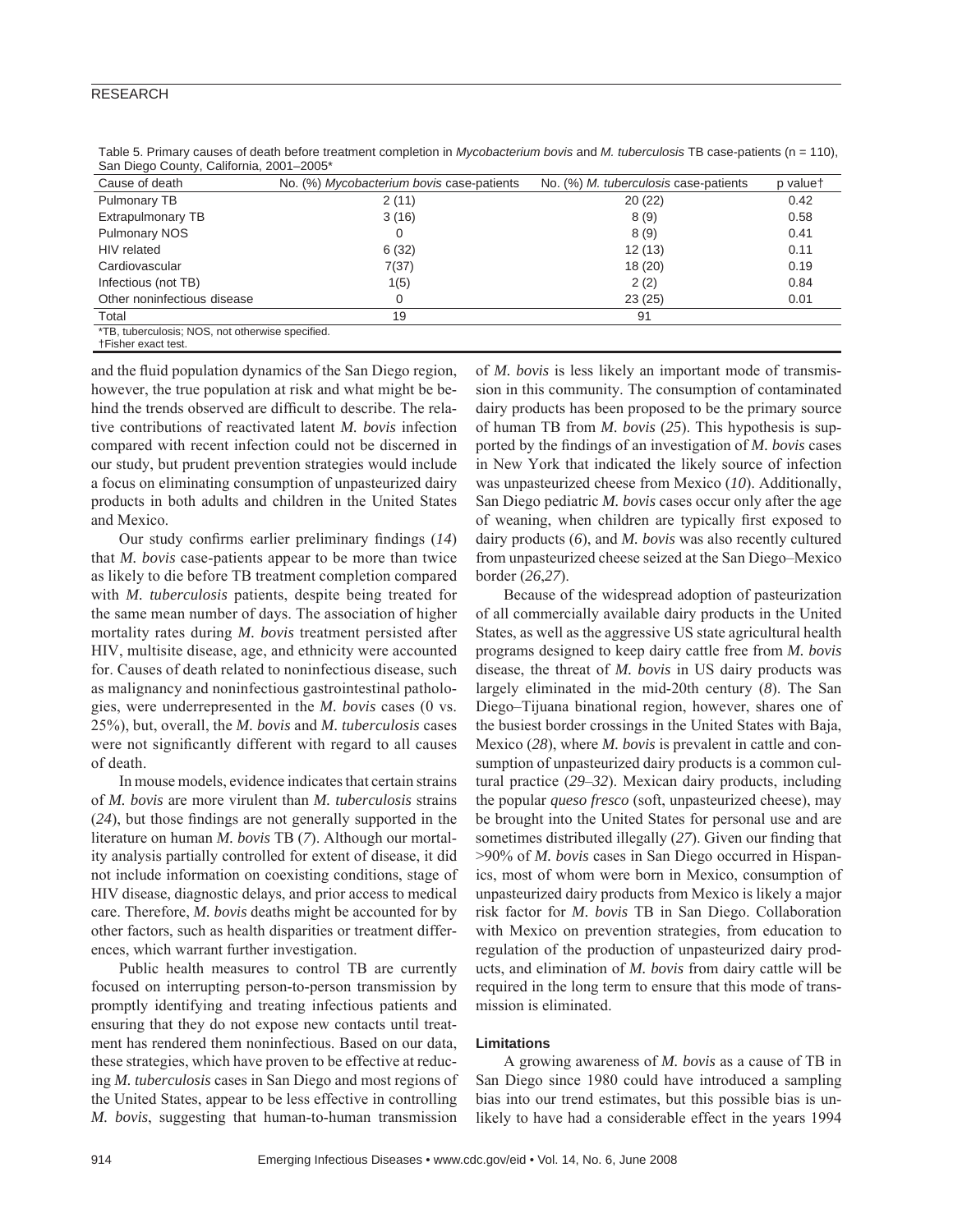through 2005 as reported here. All suspected TB cases in San Diego County are reportable to the health department, and the county laboratory has consistently conducted testing to distinguish all *M. tuberculosis* complex isolates as either *M. bovis* or *M. tuberculosis* since 1994. The proportion of TB cases based only on clinical diagnosis and not species level culture has remained relatively level, at  $\approx$ 20% of all reported TB cases. Increased efforts to obtain specimens for culture in pediatric TB cases in the years under study did not appear to change the proportion of culturepositive cases during the study period.

The cohort of TB case-patients who were not culturepositive and thus excluded from this analysis was significantly different from the study group. The <15-year age group (36% vs. 4%, respectively) and Hispanic ethnicity (57% vs. 45%) were both overrepresented in the excluded cases. Given that these are the groups most likely to have *M. bovis* TB, the total incidence of *M. bovis*, particularly in children, may be underestimated in our study.

#### **Conclusions**

San Diego, California, while unique in many respects because of its close proximity to Mexico, is possibly representative of other communities in the United States with large and growing Hispanic populations with ties to Mexico. The considerable and growing incidence of TB from *M. bovis*, especially in children, and the observed number of deaths during treatment in these cases is of serious concern. It raises the question of the importance of incorporating routine species-level identification into US TB surveillance as the national TB incidence shifts to persons born outside the United States. This surveillance will be greatly facilitated by the national genotyping project implemented by the US Centers for Disease Control and Prevention in 2004 (*33*), and its use will be particularly important for communities with strong ties to Mexico.

#### **Acknowledgments**

The authors thank Benjamin Sanchez for his assistance with dataset preparation and Richard Shaffer and Bohan Kolody for comments on early drafts of the manuscript.

Dr Rodwell received financial support from National Institutes of Health: HRSA and T32 #DA023356 as well as fellowship no. CF07-SD-302 from the California HIV/AIDS Research Program at the University of California and internal funds from the endowment of the Harold Simon Chair, Division of International Health and Cross-Cultural Medicine, University of California, San Diego.

Dr Rodwell is currently a clinical instructor and International Health Fellow at UCSD, specializing in international health and development, with an emphasis on TB monitoring, control, and treatment in resource-poor settings. His research interests include HIV/TB co-infection in San Diego and TB diagnosis and drug resistance in Mexico.

#### **References**

- 1. Cain KP, Haley CA, Armstrong LR, Garman KN, Wells CD, Iademarco MF, et al. Tuberculosis among foreign-born persons in the United States–achieving tuberculosis elimination. Am J Respir Crit Care Med. 2007;175:75–9.
- 2. San Diego Health and Human Services Agency. Comparative data: County of San Diego tuberculosis statistics, 1999−2006. 2007 [cited 2007 Sep 12]. Available from http://www2.sdcounty.ca.gov/hhsa/ documents/Fctshttables2006FINAL.pdf
- 3. Voelker R. Pattern of US tuberculosis cases shifting. JAMA. 2007;297:685.
- 4. San Diego Association of Governments. San Diego–Baja California, land ports of entry: fact sheet. 2003 [cited 2007 Sep 12]. Available from http://www.sandag.cog.ca.us/uploads/publicationid/ publicationid\_1184\_5148.pdf
- 5. San Diego Association of Governments. 2030 regional growth forecast. 2004 [cited 2007 Sep 2]. Available from http://www.sandag. org/uploads/publicationid/publicationid\_1077\_3212.pdf
- 6. LoBue PA, Betacourt W, Peter C, Moser KS. Epidemiology of *Mycobacterium bovis* disease in San Diego County, 1994–2000. Int J Tuberc Lung Dis. 2003;7:180–5.
- 7. Cosivi O, Grange JM, Daborn CJ, Raviglione MC, Fujikura T, Cousins D, et al. Zoonotic tuberculosis due to *Mycobacterium bovis* in developing countries. Emerg Infect Dis. 1998;4:59–70.
- 8. Kaneene JB, Miller R, Meyer RM. Abattoir surveillance: the US experience. Vet Microbiol. 2006;112:273–82.
- 9. Dankner WM, Davis CE. Mycobacterium bovis as a significant cause of tuberculosis in children residing along the United States–Mexico border in the Baja California region. Pediatrics. 2000;105:E79.
- 10. Center for Disease Control and Prevention. Human tuberculosis caused by *Mycobacterium bovis—*New York City, 2001–2004. MMWR Morb Mortal Wkly Rep. 2005;54:605–8.
- 11. Thoen C, Lobue P, de Kantor I. The importance of *Mycobacterium bovis* as a zoonosis. Vet Microbiol. 2006;112:339–45.
- 12. Jalava K, Jones JA, Goodchild T, Clifton-Hadley R, Mitchell A, Story A, et al. No increase in human cases of *Mycobacterium bovis* disease despite resurgence of infections in cattle in the United Kingdom. Epidemiol Infect. 2007;135:40–5.
- 13. LoBue PA, Betancourt W, Cowan L, Seli L, Peter C, Moser KS. Identification of a familial cluster of pulmonary *Mycobacterium bovis* disease. Int J Tuberc Lung Dis. 2004;8:1142–6.
- 14. LoBue PA, Moser KS. Treatment of *Mycobacterium bovis* infected tuberculosis patients: San Diego County, California, United States, 1994–2003. Int J Tuberc Lung Dis. 2005;9:333–8.
- 15. Ramarokoto H, Andrianasolo D, Rasolonavalona T, Ramaroson F, Razafitsiarovana I, Vincent V, et al. A case of pulmonary multiresistant tuberculosis (*Mycobacterium bovis*) in Madagascar. Arch Inst Pasteur Madagascar. 2003;69:37–40.
- 16. Hughes VM, Skuce R, Doig C, Stevenson K, Sharp JM, Watt B. Analysis of multidrug-resistant *Mycobacterium bovis* from three clinical samples from Scotland. Int J Tuberc Lung Dis. 2003;7:1191-8.
- 17. Robles Ruiz P, Esteban J, Guerrero MLF. Pulmonary tuberculosis due to multidrug-resistant *Mycobacterium bovis* in a healthy host. Clin Infect Dis. 2002;35:212–3.
- 18. Dankner WM. *Mycobacterium bovis*: a significant cause of childhood tuberculous disease in San Diego, California. In: Program and Abstracts of the Interscience Conference on Antimicrobial Agents and Chemotherapy 33rd Interscience Conference on Antimicrobial Agents and Chemotherapy; 1993 Oct 17–20; New Orleans, Louisiana, USA. 1993;33:367.